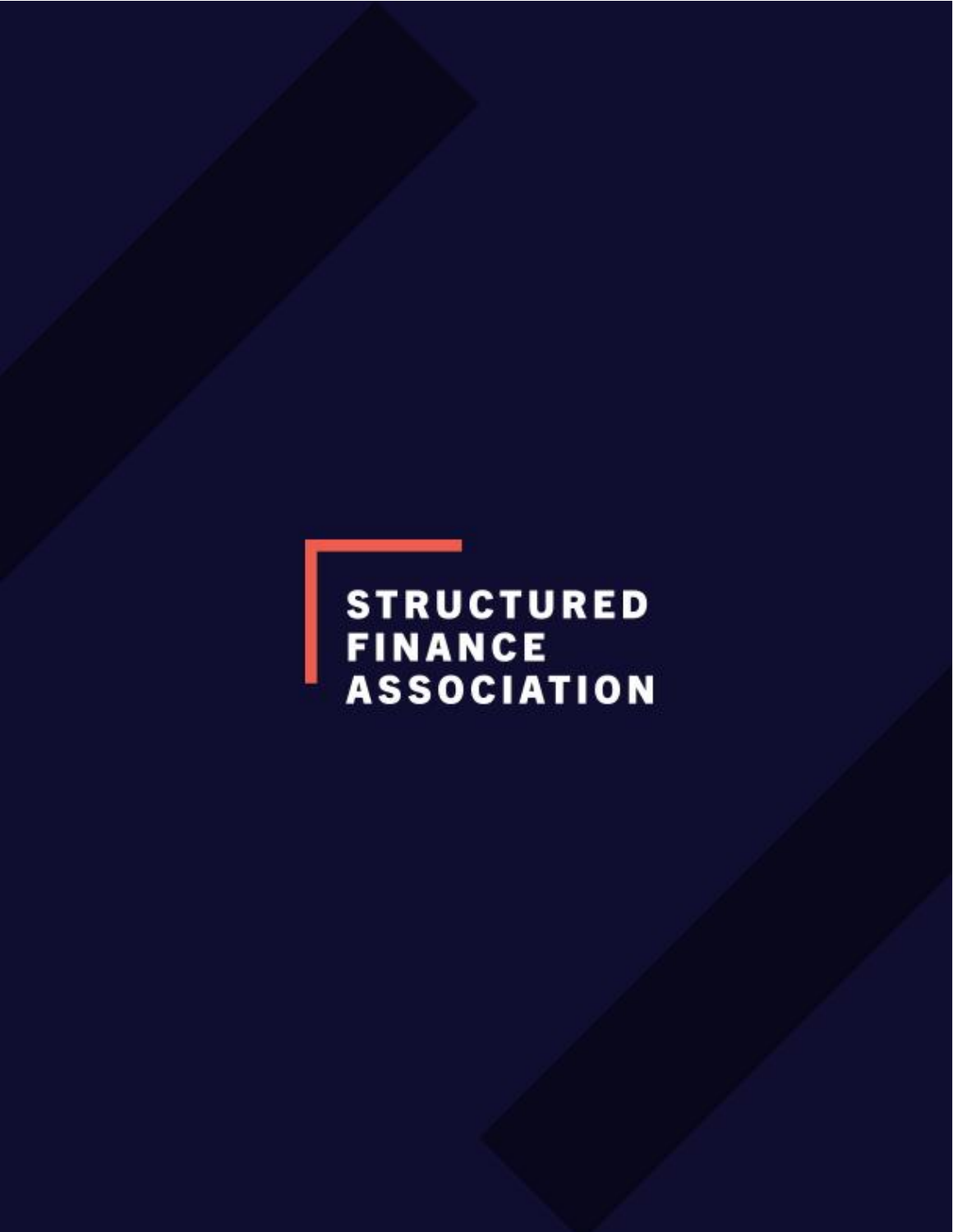# SFA LIBOR Symposium Key Takeaways

The September 11, 2019 SFA LIBOR Symposium was at full capacity, bringing together more than 150 engaged participants and covering issues critically important to the forthcoming transition away from LIBOR. Participant feedback was overwhelmingly positive and included requests for additional symposia. We look forward to continued work with SFA membership, regulators and policymakers on LIBOR transition to help ensure it is as seamless as possible for the structured finance market.

#### Summary

- SFA convened over 150 members, regulators, and policymakers for a LIBOR Symposium on September 11, 2019. The Symposium featured interactive and robust dialogue on a number of important topics related to the LIBOR transition, facilitated by discussion leaders with relevant expertise and experience. The key issue at hand, however, was **how to solve the** "legacy problem"; i.e., given that it is nearly impossible to amend a key cashflow term in structured finance securities, how will the market deal with transactions with insufficient fallback language upon the occurrence of a LIBOR trigger.
- Attendees also heard from Congressman David Scott (D, GA-13) and CFTC Commissioner Rostin Behnam, both of whom provided guidance on navigating the policy environment as it relates to the LIBOR transition.
- Earlier in the day, market participants focused on the following key areas:
	- The extent to which the LIBOR fallback language recommended by SFA and the Alternative Reference Rates Committee (ARRC) has been adopted in new securitizations
	- The **magnitude** of the legacy securitization problem
	- − Overview of securitization as a funding mechanism and its inherent complexities, including the shortcomings of existing fallback language and obstacles to deal amendment
	- Perspective of consumer advocacy groups and how to minimize impact on consumers
- Following detailed level-setting of the problem and an update from the Federal Reserve's Senior Associate Director David Bowman and ICE Benchmark President (IBA) Tim Bowler, participants engaged in rigorous discussion around potential solutions:
	- The maintenance of LIBOR for a few years beyond 2021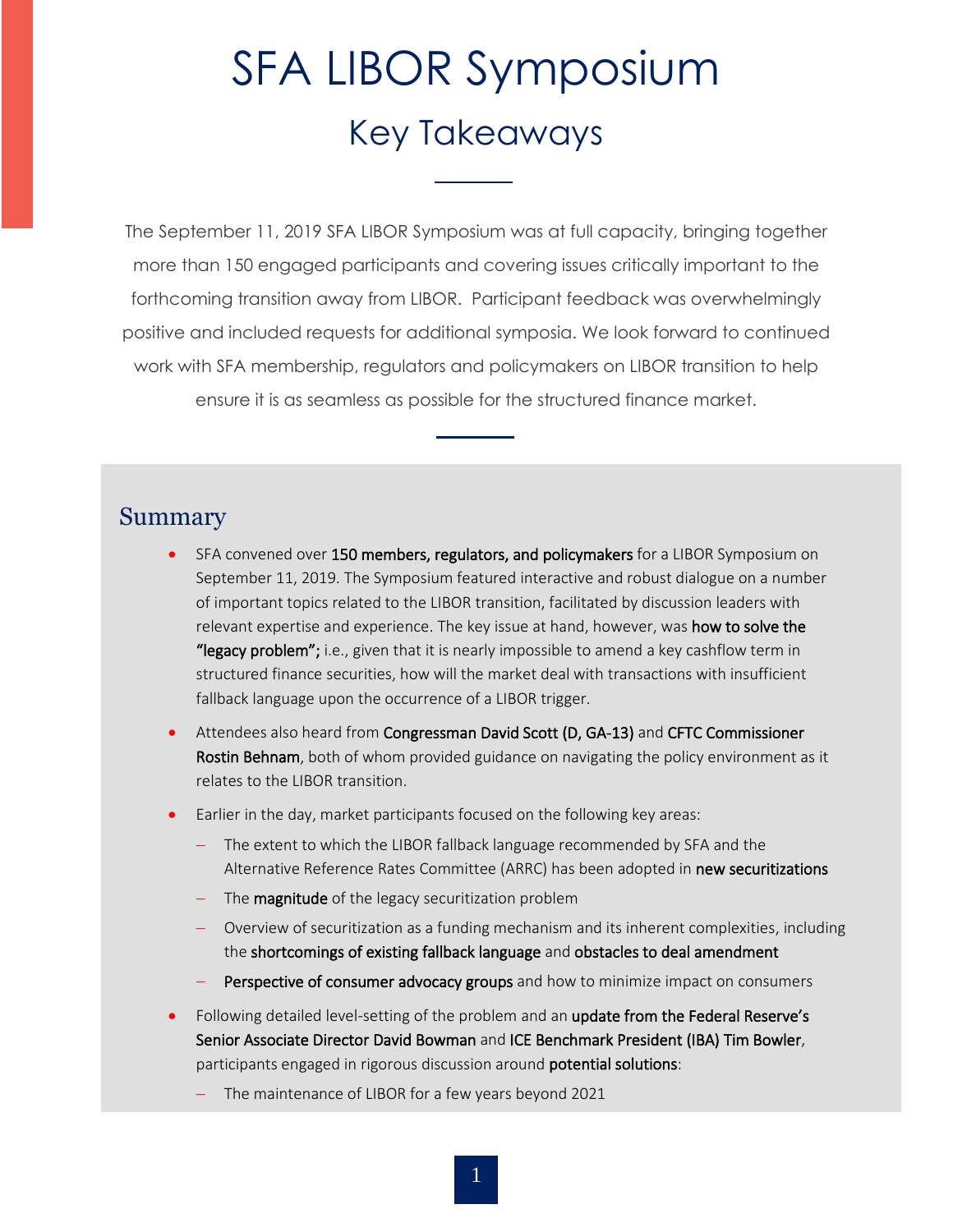

- − The creation of a synthetic LIBOR based on SOFR
- − A legislative solution
- The day ended with a discussion on how best to approach changes that will accompany the transition away from LIBOR, including the need for standardization across the market. The need for "crowdsourcing" was a key point – such that industry participants should be able to leverage one another's work to identify differences in fallback language for all outstanding structured finance securities and other risks related to the LIBOR transition. We understand from market participants that Bloomberg has initiated an analysis of fallback language across key sectors.

#### Policymaker Remarks

- Representative David Scott (D, GA-13), a longstanding member of the House Financial Services Committee, joined Symposium participants in the morning and provided his perspective that the LIBOR transition is one of the most significant challenges facing the financial system today and could have "monumental impacts" on the U.S. financial system in particular. He noted four key hurdles with LIBOR transition:
	- − General unfamiliarity with SOFR and lack of related historical data;
	- − Concern around legacy contracts;
	- − Litigation risk; and
	- − Tax uncertainty
- Rep. Scott urged market participants to **seek regulatory guidance** where appropriate and to view Congress as an advocate for the industry as it navigates through the transition. He believes that Congress has an important role to play whether it be to ask important questions of regulators and/or to hold hearings. He also suggested that Congress consider ways to provide relief for market participants facing litigation as a result of the LIBOR transition. He closed by urging the industry to work with Congress on a **bipartisan basis**.
- In the afternoon, CFTC Commissioner Rostin Behnam shared his thoughts on the LIBOR transition via a Q&A session with former SFA Head of Policy, Sairah Burki. He opened with a statement that efforts related to LIBOR's transition should be motivated by broad, systemic solutions where possible. He agreed that the availability of term SOFR rates is important, but noted the "chicken/egg" problem that currently exists; i.e., issuers balk at participating in deals until term SOFR rates are available, but the absence of SOFR deals is holding back overall SOFR liquidity and, therefore, the development of term rates.
- He agreed with Rep. Scott that it is important for the industry to engage with Congress, but added that there is education needed and potential bipartisan implementation concerns that may need to be addressed.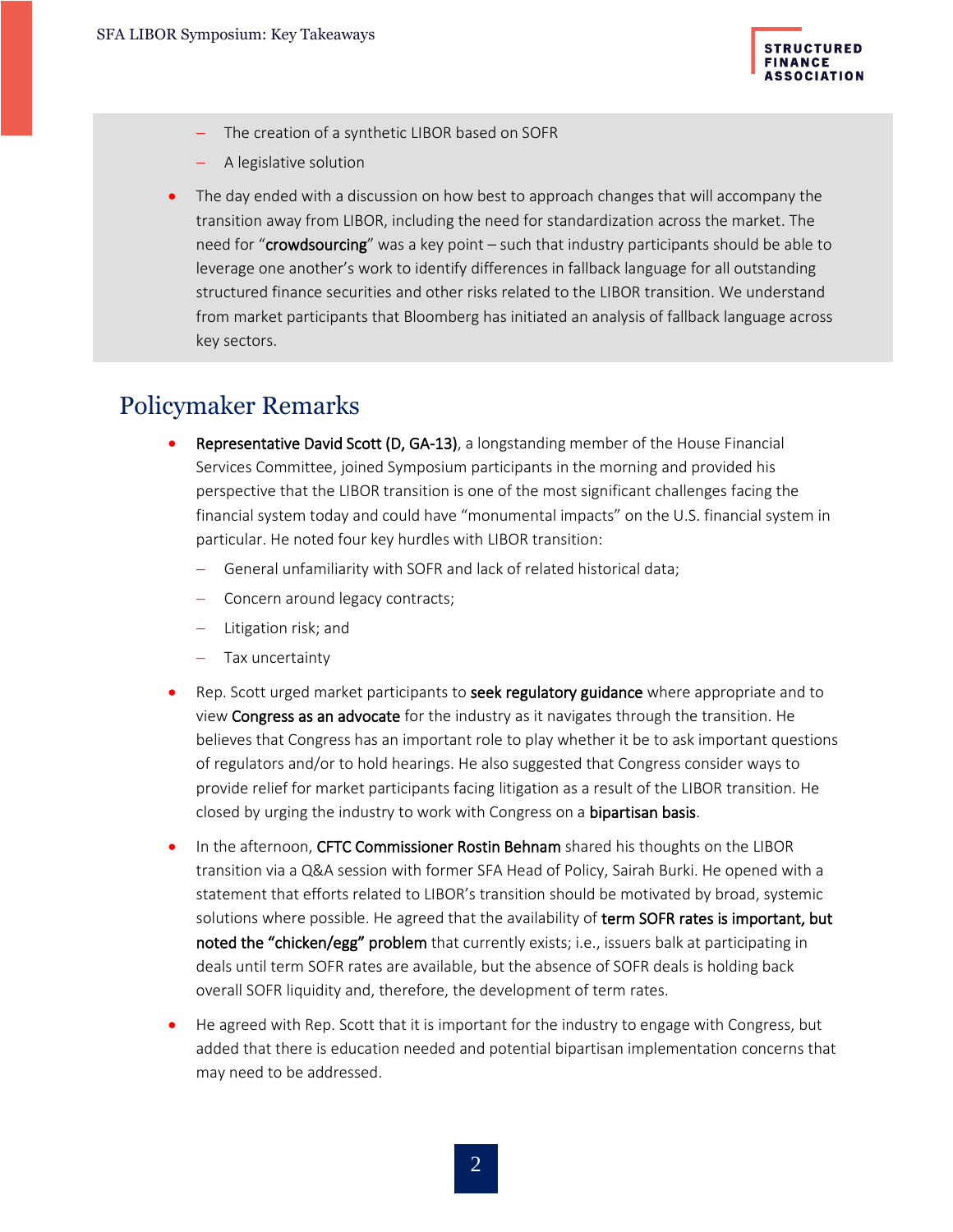

The Commissioner stated that consumer advocacy and education is the best way to encourage Congress' involvement in this issue. He also urged the industry to demonstrate that it has done everything within its power to effectuate change before seeking any legislative intervention.

### Adoption of Standardized Fallback Language

- The importance of standardized fallback language in new deals figured prominently throughout the day. Participants debated the appropriate approach from very prescriptive provisions to more flexible provisions with calculation agent discretion, as well as the need for alignment across products and within deal structures.
- Most investors emphasized the need for as much standardization as possible, advocating that issuers try to hew as closely as possible to the ARRC fallback language.
	- Investors are already deploying teams of analysts, machine learning, and other artificial intelligence tools to identify LIBOR-related provisions in legacy deals. Any significant issuer customization in new deals would exacerbate this problem, require "an army of technologists", and likely be reflected by diminished liquidity in the secondary markets.
	- − Investors also stressed that discretion on the part of any one deal participant could lead to value transfer upon LIBOR cessation.
	- Finally, some investors signaled significant interest in new deals with fallback language close to the ARRC template as it helps them test their systems' readiness to incorporate new types of floaters.
- Issuers also indicated their preference for **prescriptive language** where possible, noting that discretion opens the door to potential liability.
	- − Some issuers noted the need for issuer/calculation agent discretion at the bottom and/or other steps of the fallback waterfall to cover the remote possibility that an appropriate SOFR benchmark might not be available, given that no third-party seemed willing to take on that decision-making role. However, other issuers believe that the absence of SOFR (or another regulatory-recommended rate, with respect to the bottom of the waterfall) is so remote that there might not be the need for such discretion.
- A number of issuers also raised a few operational considerations:
	- − If using a compounding in arrears option for calculating SOFR, it might make sense to start accruing interest 5 days in advance in order to mitigate the risk that a 5 day lock-out at the end of the accrual period poses (i.e., magnification of the interest rate over this time period).
	- Delaying the switch from LIBOR to SOFR until the end of an accrual period in order to avoid having to account for both benchmarks in a single accrual period.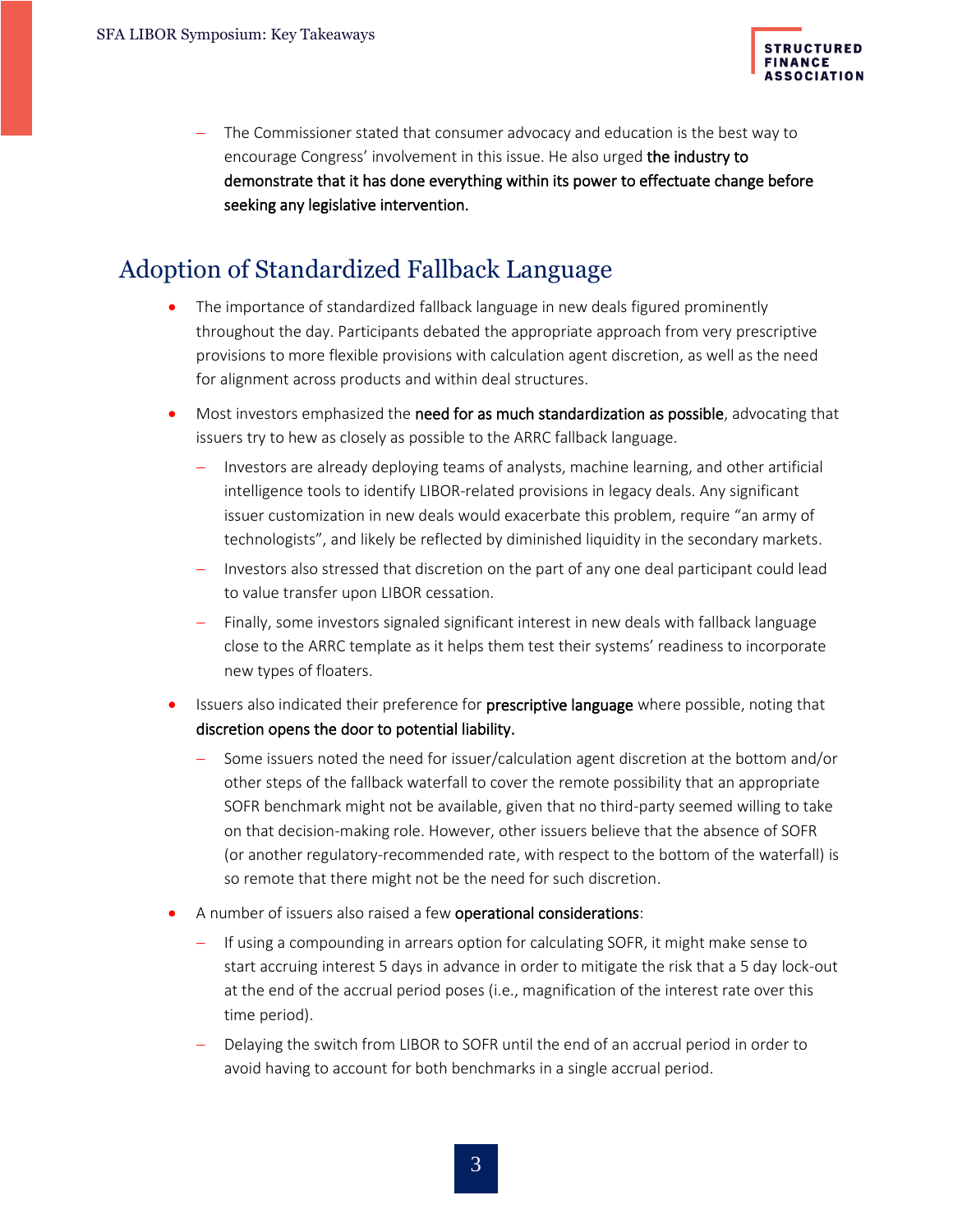

Investor and issuer participants alike stressed the importance of a term SOFR and a valueneutral adjustment spread between LIBOR and SOFR upon the former's cessation.

## Quantifying the Legacy Problem

• SFA provided data, sourced from ARRC's Second Report, on current legacy outstandings for securitizations and underlying collateral, as well as the estimated decrease in outstandings until 2040. Please see the Appendix.

## Securitizations, Derivatives, & Business Loans: Comparing the Challenges

- During this session, attendees discussed overarching LIBOR cessation themes related to securitizations, including derivatives and underlying loans indexed against LIBOR. It was noted that the LIBOR transition would likely have only a limited ratings impact, even with the introduction of basis risk, given sufficient credit enhancement in most deals. However, it was noted that the rating agencies are still very much in the process of evaluating the risk across the structured finance market.
- Following a discussion on the extensive work that ratings agencies are doing across sectors to identify fallback language and risks related to the LIBOR transition, Symposium attendees coalesced around the need to crowdsource this work; i.e., findings from this type of analytical work should be shared across markets. Participants noted that Bloomberg had done a similar exercise for Volcker implementation and, as indicated in our above Summary, has initiated a fallback analysis for legacy LIBOR deals.
- Identifying where fallback deficiencies exist is just the first step in trying to manage the legacy problem. Attempting to amend deals is even more difficult given current bondholder voting infrastructure across the DTCC, custodians and investor systems. In most cases, in the U.S., 100% noteholder consent is required to make a benchmark change, but it is (a) nearly impossible to reach all noteholders for functions beyond disbursement of funds and (b) communication to the appropriate noteholders is not auditable.
	- Participants noted that, in the U.K., executing deal amendments is somewhat easier since 100% noteholder consent is not required and, following an initial attempt, subsequent required quorums become increasingly smaller.
- Participants also focused on consumer impact and perspectives, and how to ensure that consumers understood how their LIBOR-indexed debt will be adjusted. Educated consumers who understand that a successful LIBOR transition would be one with minimal value transfer would reduce the risk of litigation. Furthermore, market participants should adopt replacement rates as soon as possible in order to minimize opportunities for arbitrage.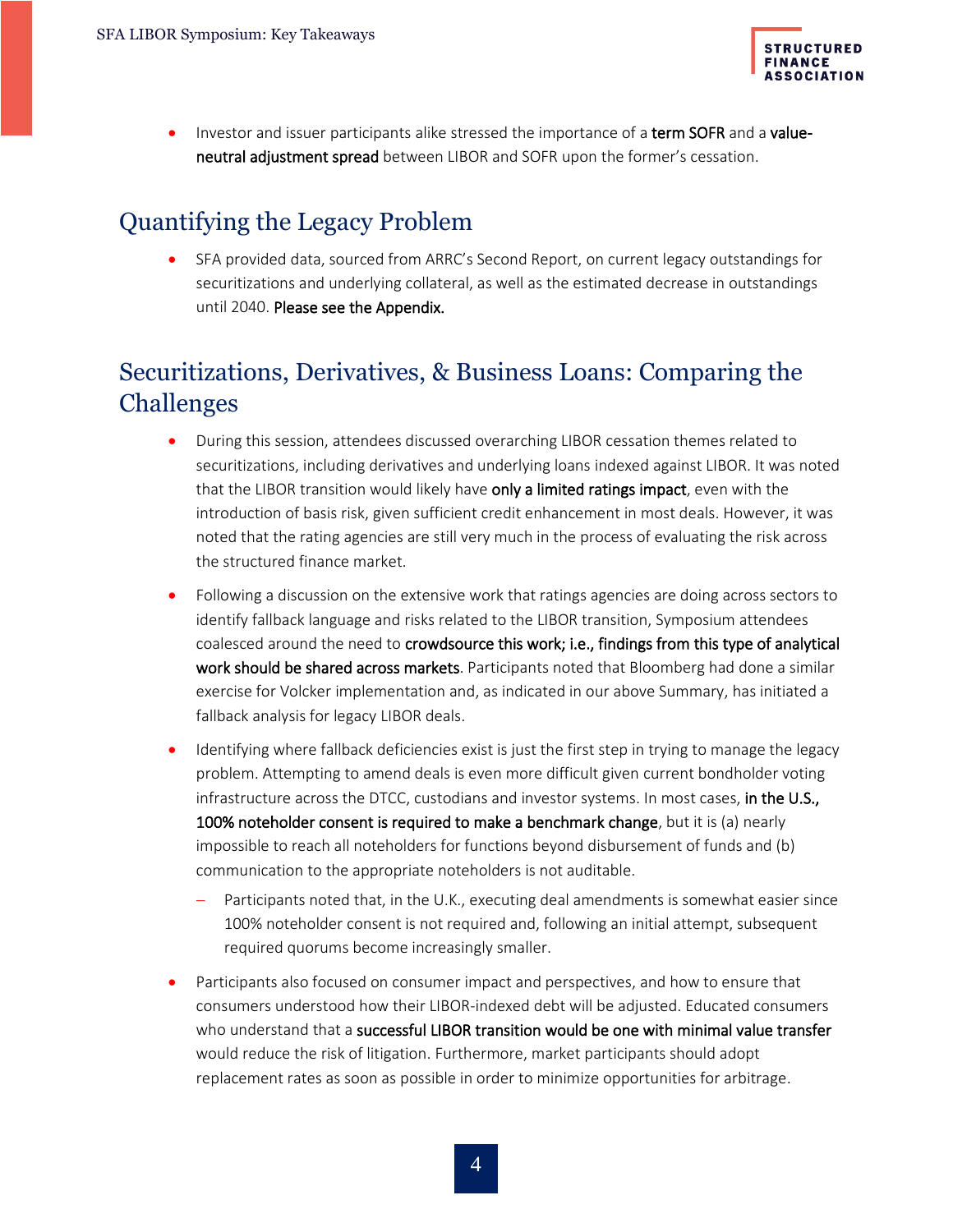

• Servicers were identified as most likely acting as the front line in terms of fielding questions and concerns, but that some consumers would also likely look to navigate the process via support from government entities like the CFPB. Some participants encouraged the CFPB to start posting LIBOR transition information as early as possible.

#### Legacy Deals: Fallback Language

- Before trying to identify solutions for legacy deals, participants discussed fallback language in typical securitization deals as well as in the underlying collateral. In many deals, the fallback language waterfall is as follows: if LIBOR is unavailable on the appropriate Bloomberg/Reuters screen, poll London banks; then poll NYC banks; and then fix the transaction at the last posted LIBOR rate. However, it was also noted that there are many variations of fallback language throughout structured finance transactions, including: (1) utilizing another index, such as Prime, (2) obtaining at least one LIBOR rate from a defined bank, (3) obtaining the vote of 100% of noteholders; and (4) fixing the transaction at the LIBOR rate at the time of deal closing.
	- While some participants believe that precisely executing a transaction's fallback language would eliminate litigation risk, others disagreed (e.g., noting that litigation may be a possibility where investors in a floating rate deal found themselves suddenly with a fixed rate note in contradiction to the security being sold as a floating rate note as documented on the actual note itself.) It was also noted that many participants believe the "*last posted*" rate fallback language was only meant to cover temporary disruptions of LIBOR and not intended for LIBOR's cessation, which was never contemplated.

### Options for Legacy Cash Products

- The heart of the Symposium discussion centered on **potential solutions** for legacy transactions: keeping LIBOR temporarily outstanding; creating a synthetic LIBOR; and developing a legislative fix.
- Federal Reserve Board Senior Associate Director David Bowman provided the official sector view. Bowman disputed the notion that regulators are forcing the market to move on from LIBOR; rather, he stated that LIBOR would have failed much earlier had the official sector not compelled panel banks to continue providing LIBOR quotes until the end of 2021. He also shared that compelling panel banks to commit to the end 2021 was the best that the Financial Conduct Authority (FCA), the regulatory body that governs LIBOR, could do to ensure LIBOR remained viable for the foreseeable future.
- Bowman also tried to dispel the notion that LIBOR could remain outstanding beyond 2021 for a few more years. He noted the FCA's statement that it believes it is highly likely additional banks would withdraw from the LIBOR panel by 2022, which could make the benchmark even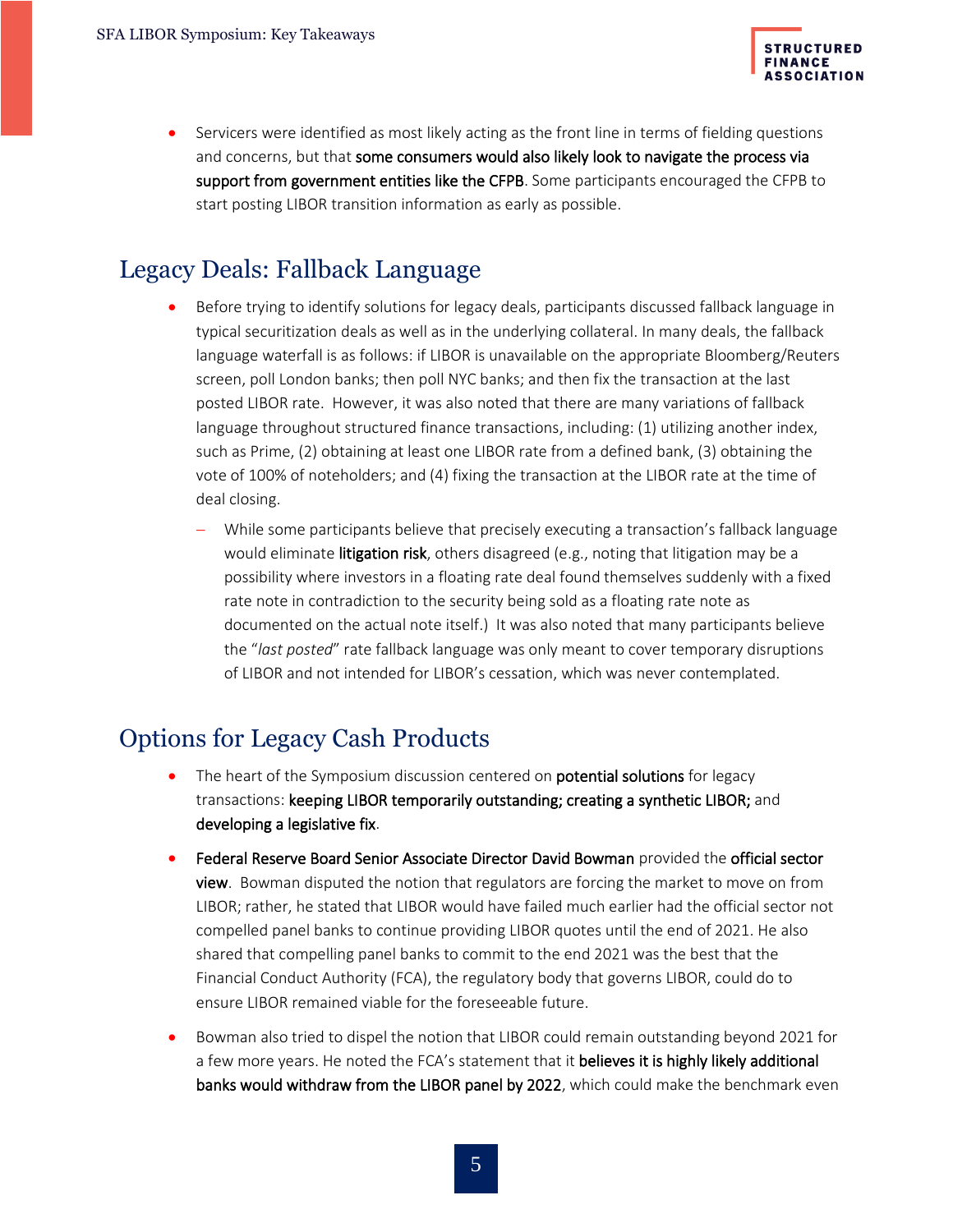

less "representative." He noted the problems with continuing to reference a rate that had been officially declared to be inaccurate in the event the FCA were to find LIBOR to be no longer representative, and asked participants not to ignore the official sector's warnings as to the most likely paths for LIBOR. Tim Bowler, IBA President, however, shared they are working with panel banks to see if a significant number would continue to provide LIBOR post-2021 and that IBA is now in constructive dialogue with all of the panel banks. Once a clear framework is available, IBA will communicate immediately with the FCA and the other members of the official sector. Bowler also strongly noted multiple times that he could not currently provide any assurances that any panel banks would be willing to continue to post LIBOR, or that even if they were willing to provide submissions, the FCA would allow LIBOR to continue to be published. He stressed, therefore, that institutions and individuals should plan accordingly.

- Bowler's discussion also resulted in a few key questions:
	- − If LIBOR were produced but no longer considered "representative" under Europe's Benchmarks Regulation (BMR), could it still be utilized for legacy deals?
		- If rates were considered "non-representative," the IBA would certainly be hesitant in publishing them, but could be compelled to do so by the FCA. (BMR would not have to formally issue a waiver for LIBOR to be published for legacy deals since it would only prohibit new use, but it would need to be clear about what it considered to constitute new use.)
		- However, it is also completely unclear what would transpire in the U.S.
- Symposium participants also discussed the possibility of using "synthetic" LIBOR in legacy deals, where LIBOR would be defined as SOFR plus a spread depending on tenor.
	- − While synthetic LIBOR could be helpful from an operational perspective, this option faced similar concerns raised with LIBOR being temporarily extended, with the additional risk that synthetic LIBOR may not actually be considered legally LIBOR under current contracts.
- Finally, Symposium attendees discussed the use of legislation to address the legacy problem. Lary Stromfeld, partner with Cadwalader and engaged by the ARRC as counsel to lead the analysis into potential legislative relief, provided an overview of this approach.
	- Under the ARRC's ongoing evaluation of a legislative approach, Stromfeld noted they have considered first looking to New York State given that the vast majority of securities, including securitizations, are governed under New York law. The ARRC may also consider whether to approach other states. He also noted that the potential statute would have to define what it would mean for LIBOR to be "unavailable" – likely modeled after the triggers for cash and derivatives recommended by the ARRC and ISDA for new transactions. Perhaps most importantly, the statute would also have to take into account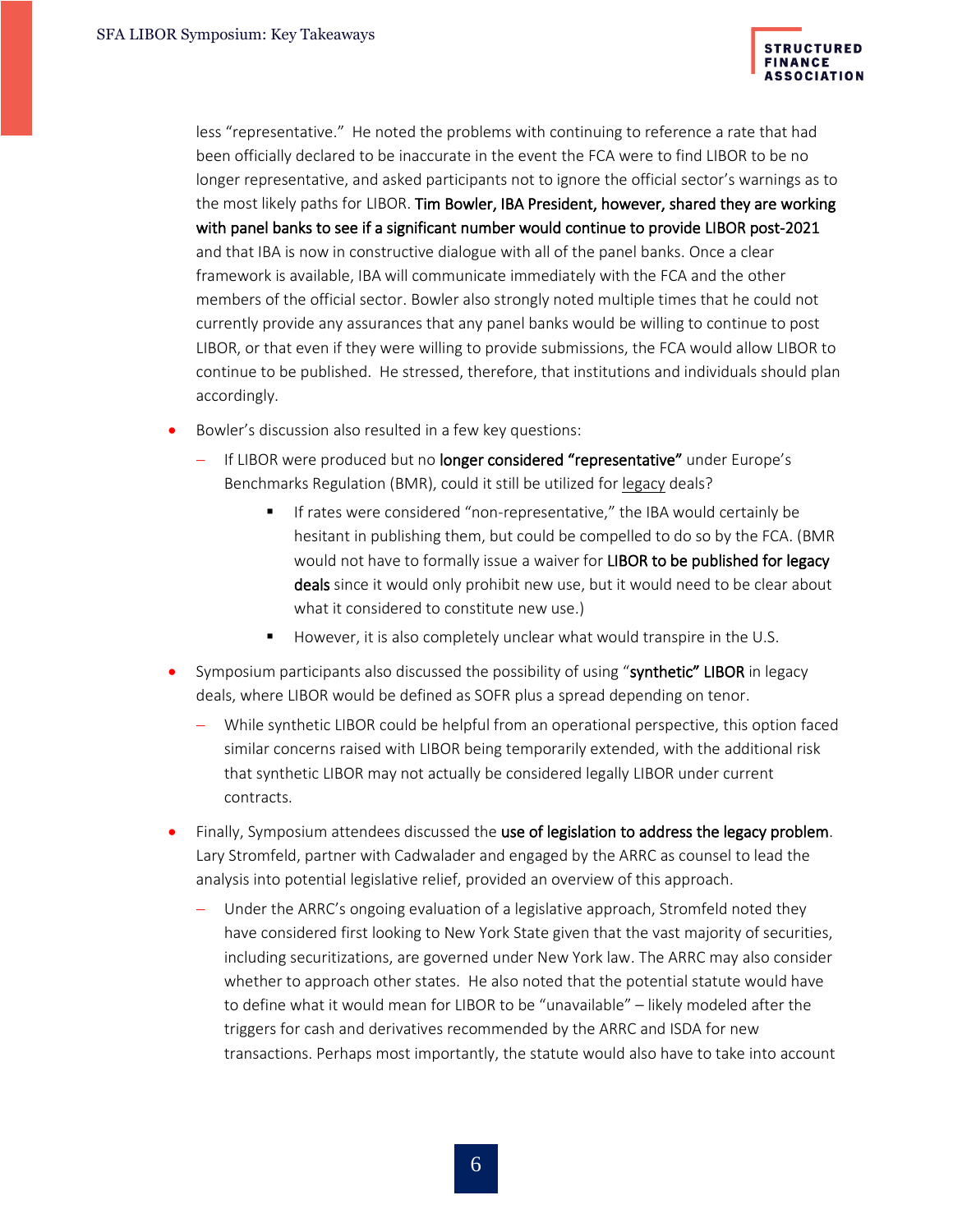

the Constitutional mandate that contracts may not be altered/impaired unless there were a justified public policy reason to do so.

- Stromfeld then provided examples of how, upon LIBOR's cessation, such a statute might work in practice under different contractual circumstances:
	- **■** If there were no fallback language present, the statute could mandate replacement with ARRC rate plus spread (the legislation would not be overriding any existing requirements under the contract).
	- **EXTERCT** If a contract directed participants to poll banks/or use the last posted LIBOR, the legislation could override the contract and specify the ARRC rate plus spread.
	- If a contract specified a non-LIBOR replacement rate, the legislation might not be applicable.
- Finally, some discussion participants noted that the best solution may be to combine some of these options, potentially pairing a synthetic LIBOR option with a legislative solution.

#### **Conclusion**

• SFA is pleased that the LIBOR Symposium participants found the day to be useful. Many have requested that this type of event be repeated on a regular basis. SFA will continue to work with its membership, regulators, and policymakers to ensure all stakeholders are well-versed in key LIBOR developments. We will also remain active leaders engaged with our membership, the ARRC, policymakers, regulators, and consumer groups to evaluate any new alternatives and issues related to the [LIBOR](https://structuredfinance.org/issues/libor-transition/) transition as they arise. Please join our LIBOR [Task Force](https://structuredfinance.org/issues/libor-transition/) to engage with other members of the industry as we continue to tackle this monumental and historic transition.

#### **Contacts**

Michael Bright CEO [michael.bright@structuredfinance.org](mailto:michael.bright@structuredfinance.org) 202.524.6301

Jen Earyes Managing Director and Head of Policy

[jen.earyes@structuredfinance.org](mailto:jen.earyes@structuredfinance.org) 202.524.6302

Kristi Leo President

kristi.leo@structuredfinance.org [917.415.8999](tel:212%20571%204489)

Jennifer Wolfe Director, ABS and Investor Policy

[Jennifer.Wolfe@structuredfinance.org](mailto:Jennifer.Wolfe@structuredfinance.org) 202.524.6312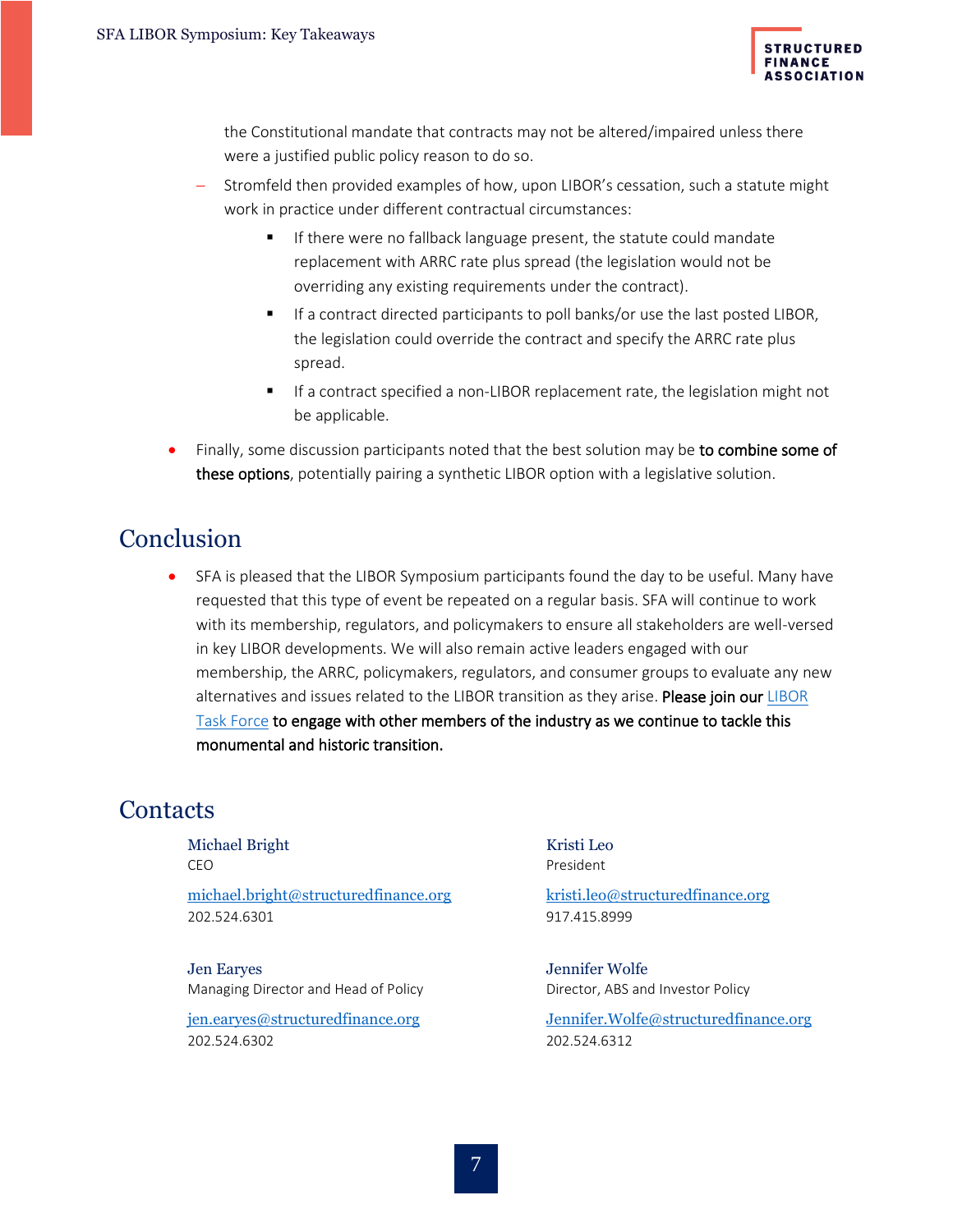## **Outstanding Legacy LIBOR Loans**



*(\$ Trillions)*

Source: Second Report of the ARRC \*As of year-end 2016

**STRUCTURED FINANCE ASSOCIATION**